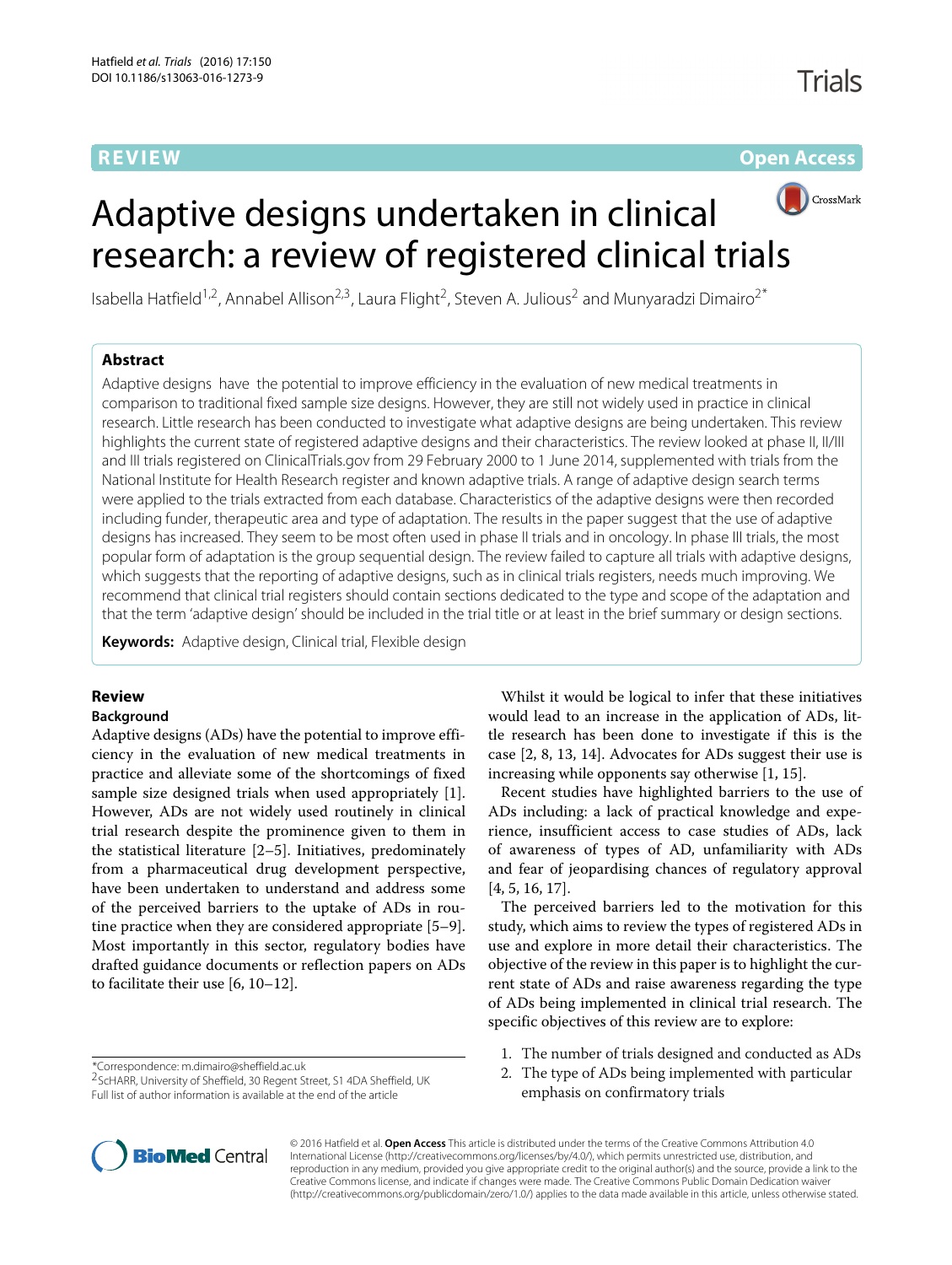- 3. The most common therapeutic areas where certain types of ADs are being used
- 4. The distribution of ADs by geographic location, trial phase and funder or sponsor
- 5. The trial characteristics of ADs
- 6. Trends in the use of ADs by trial phase and funder
- 7. The adequacy of ClinicalTrials.gov [\[18\]](#page-11-14) in capturing AD trials

#### **Methods**

#### *Literature search*

The World Health Organization (WHO) register [\[19\]](#page-11-15) was used to carry out a feasibility study. The results informed the choice of databases for the main review, which involved searching the ClinicalTrials.gov database [\[18\]](#page-11-14) and the National Institute for Health Research (NIHR) database [\[20\]](#page-11-16) for AD trials, subject to pre-specified inclusion criteria. The search was restricted to dates between 29 February 2000 (when ClinicalTrials.gov [\[18\]](#page-11-14) became available to the public) and 1 June 2014.

#### *Feasibility*

A comprehensive feasibility study was conducted using the WHO register [\[19\]](#page-11-15). Trials registered on 25 June from the years 2009 to 2013 inclusive were chosen for this exercise. The date, 25 June, was randomly selected using R Studio and the years restricted to 2009 to 2013 because time constraints required us to limit the number of trials reviewed and we anticipated the number of ADs being larger in more recent years. For trials satisfying the main study inclusion criteria (details presented in the Eligibility criteria section), two reviewers (AA and LF) independently and manually ascertained whether they could be classified as adaptive or not. Decisions were aided by any available material related to the study such as protocols and publications.

A list of AD related search terms was applied to all trials meeting the inclusion criteria to check whether the adaptive trials found manually were also identified using the search terms. Due to the restrictive nature of the searching algorithm of the WHO register (limited to lay and scientific titles), there was poor agreement between the two approaches. Thus, any trials that did not highlight the adaptive nature of the study in these titles would not be identified by the search. The search terms were updated based on these findings as illustrated in Fig. [1.](#page-2-0) In addition, trial phase could not be ascertained for a large proportion of trials and the adaptive nature of the trials was not often described in detail or missing, implying a major limitation of using the WHO register. Hence, the main review was restricted to Clinical-Trials.gov [\[18\]](#page-11-14), as it has better flexibility and is improved in filtering records, data completeness and searching options.

#### *Search strategy*

A list of AD related search terms was compiled (see Additional file [1\)](#page-11-17). This was an iterative process (see Fig. [1\)](#page-2-0) with the chosen terms based on results from the feasibility study, the opinions of experts in the field of ADs [\[21\]](#page-11-18) and a scoping exercise using ClinicalTrials.gov [\[18\]](#page-11-14) to eliminate redundant terms. The search terms were applied to trials meeting the inclusion criteria using the Boolean OR operator. These were then extracted and one reviewer (IH) confirmed whether the trials were truly adaptive in design in consultation with other researchers (LF and MD) when necessary, as a form of quality control.

#### *Data sources*

The main source for the review was ClinicalTrials.gov [\[18\]](#page-11-14), as it is a large database and includes unpublished trials. We decided to use ClinicalTrials.gov [\[18\]](#page-11-14), as opposed to peer-reviewed publications, as it has the potential for real-time data capture, thus reducing the time lag between trial commencement and publication, which can take a number of years. It also has the potential to reduce the publication bias found in peer-reviewed journals – positive findings of successful trials are more likely to be published than those with negative findings [\[22\]](#page-11-19). This could potentially downplay the number of ADs as one of their main features is the ability to stop trials for futility, i.e. if the results are negative. In contrast, registration of all trials is now mandatory, so using ClinicalTrials.gov [\[18\]](#page-11-14) will obviate this problem provided the information given is complete. The database does have its own limitations, however, and so the search from ClinicalTrials.gov [\[18\]](#page-11-14) was supplemented with trials identified from the NIHR register [\[20\]](#page-11-16), which contains more information, and known adaptive trials from contacts with trialists within the pharmaceutical and public sector.

For the latter, contacts were made through personalised emails, specialised group emails (such as MedStats, Google group and the UK CTU infrastructure network of senior statisticians), and specialised group posts (such as LinkedIn targeting Statistics in the Pharmaceutical Industry and ADs working groups – 1601 members as of 10 July 2014). Originally, it was intended to include Medical Research Council (MRC) funded trials as supplementary material. However, it was not possible to find an up-todate list of trials for this funding body and so these could not be included in the review.

Trials from the two supplementary sources were linked back to ClinicalTrials.gov [\[18\]](#page-11-14) to extract additional information of interest. Duplicates were checked using the unique trial registration number and removed before analysis. The data source was left-truncated at 29 February 2000 and right-truncated on 1 June 2014.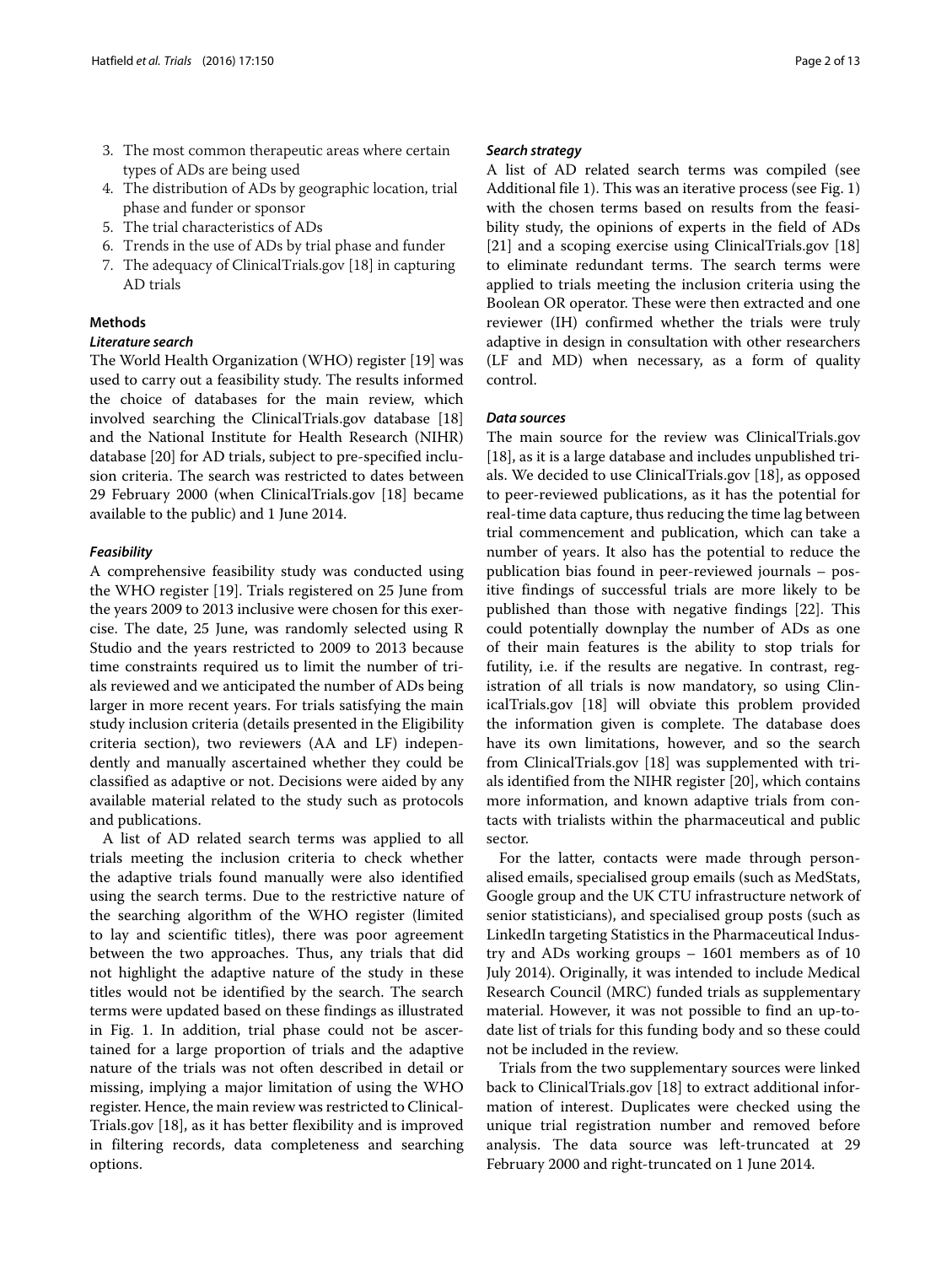

#### <span id="page-2-0"></span>*Dealing with missing data*

Chief investigators were contacted with a request to respond within 4 weeks to reduce missing data. If the missing information was needed to determine whether or not the trial design was adaptive, the trial was excluded from the review. If the trial was known to be adaptive but some other information was missing (e.g. sample size), the trial was included in the review but missing data highlighted.

#### *Eligibility criteria*

Clinical trials were eligible to be included if the following criteria were satisfied:

- The trial investigates an intervention(s) on humans with a comparator.
- It is phase II, III or II/III.
- It was left-truncated on 29 February 2000 and right-truncated on 1 June 2014.
- Trial documents are written in English.

#### *Quality control*

A second reviewer (MD) validated all phase III ADs and two reviewers (LF and MD) validated any other trials where clarification was required.

To assess the adequacy of ClinicalTrials.gov [\[18\]](#page-11-14) in capturing AD trials, a search of published trials using MED-LINE was performed. With MEDLINE, it is possible to search the abstracts and titles of published trials more comprehensively than with ClinicalTrials.gov [\[18\]](#page-11-14). The anticipation is that more trials would be found through this route. Its main limitation is that it does not have ongoing trials unless the trial has published the protocol.

The filters 'English', 'humans', '2000 to current', 'clinical trial all', 'controlled clinical trial', 'pragmatic clinical trial', 'randomised controlled trial' (RCT) and 'full-text' were applied, giving 2079 trials (as of 1 June 2014). A random sample of 300 trials was selected and the design and phase of the trials extracted by three reviewers (MD, AA and LF). The registration of any AD trials on ClinicalTrials.gov [\[18\]](#page-11-14) was checked and a search of those trials included in the review undertaken to ascertain the number and percentage of ADs missed and picked up by the search.

# *Data collection*

The following information was collected from the included trials and recorded on an Excel spreadsheet:

- Whether the trial was truly adaptive and the nature of the adaptation if so
- The stopping rule, for example, futility or efficacy
- The year of registration and completion
- The nature and duration of the primary outcome
- The expected total sample size
- The scope of the study (national or international)
- The country of the lead chief investigator
- The nature of the experimental intervention and the comparator and the number of treatment arms
- The funder or sponsor of the study
- The current state of the trial, for example, terminated, ongoing or completed
- The therapeutic area under study
- The population under study
- Whether or not the trial is published
- Reason for termination on those trials that terminated early

For phase III trials, additional information was also collected:

- Other design characteristics, for example, parallel group
- Nature of the primary hypothesis of interest, for example, superiority

### *Main outcome measures*

The main outcome measures were:

- 1. The types of ADs
- 2. The frequency of ADs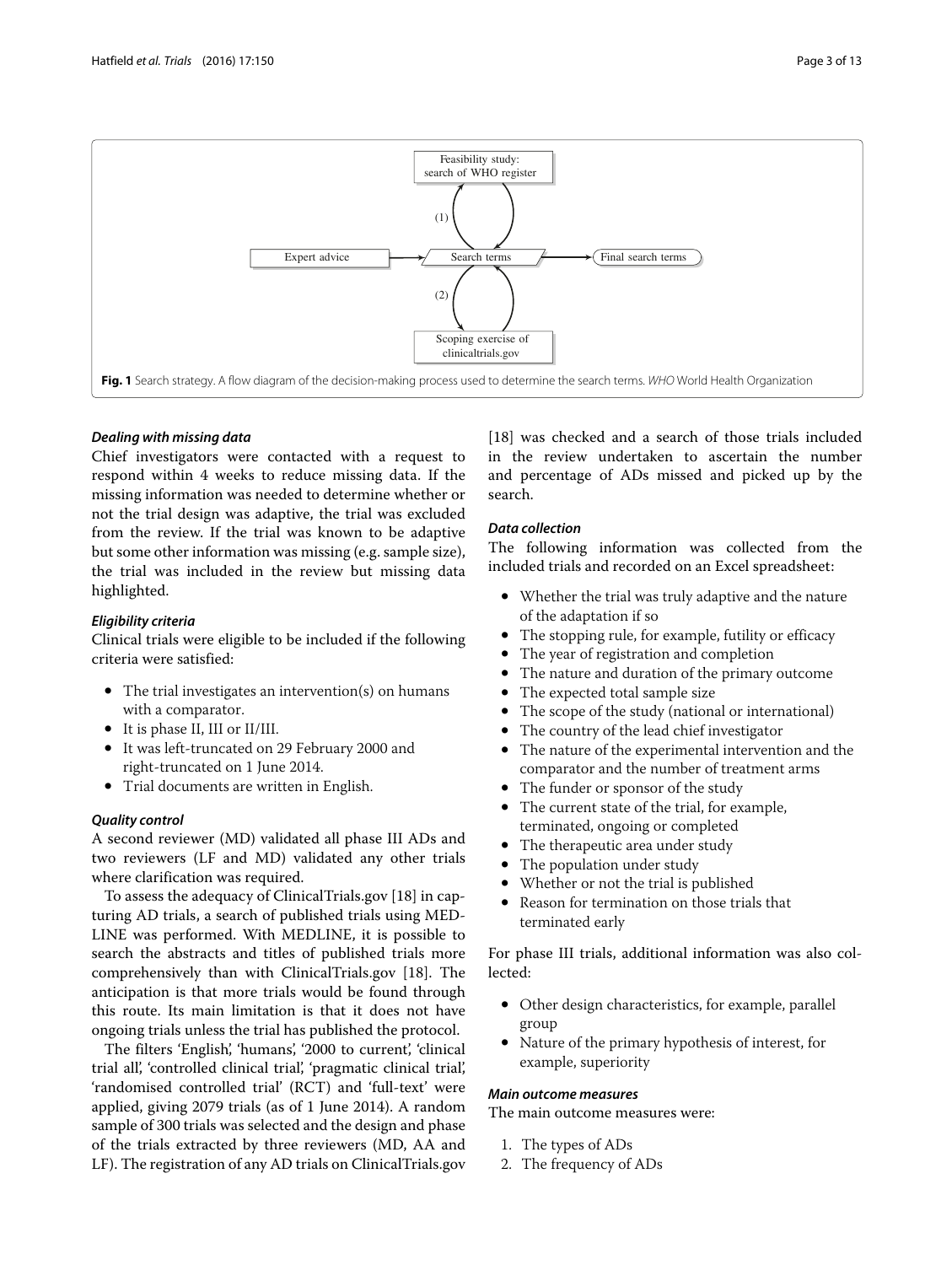#### *Outline of analyses*

We used descriptive summary statistics depending on the nature of the variables and graphs for presentation. Results were also stratified by phase and funder. The number of ADs per 10,000 registered trials by time period and 95 % confidence intervals (CIs) were produced and graphed to explore the trend in the use of ADs.

# **Results**

# *Study selection*

As of 1 June 2014, 159,645 trials were registered on ClinicalTrials.gov [\[18\]](#page-11-14) and approximately 2300 on the NIHR register [\[20\]](#page-11-16). Of these, 554 were assessed for eligibility together with 19 known adaptive trials. Only 158 were eligible for further review and analysis. Among the reasons for ineligibility were: not adaptive in design  $(n = 246)$ , phase I or IV ( $n = 128$ ), observational study ( $n = 1$ ), NIHR retrospective reviews ( $n = 26$ ) and duplicates (i.e. known trials that were already captured in the search)  $(n = 14)$ . A further 15 trials were excluded from the analysis because information required to determine the trial design was missing, leaving a total of 143 trials for the analysis. Figure [2](#page-3-0) shows a flow diagram of the screening process. Table [1](#page-4-0) describes a sample of trials included in the review.

<span id="page-3-0"></span>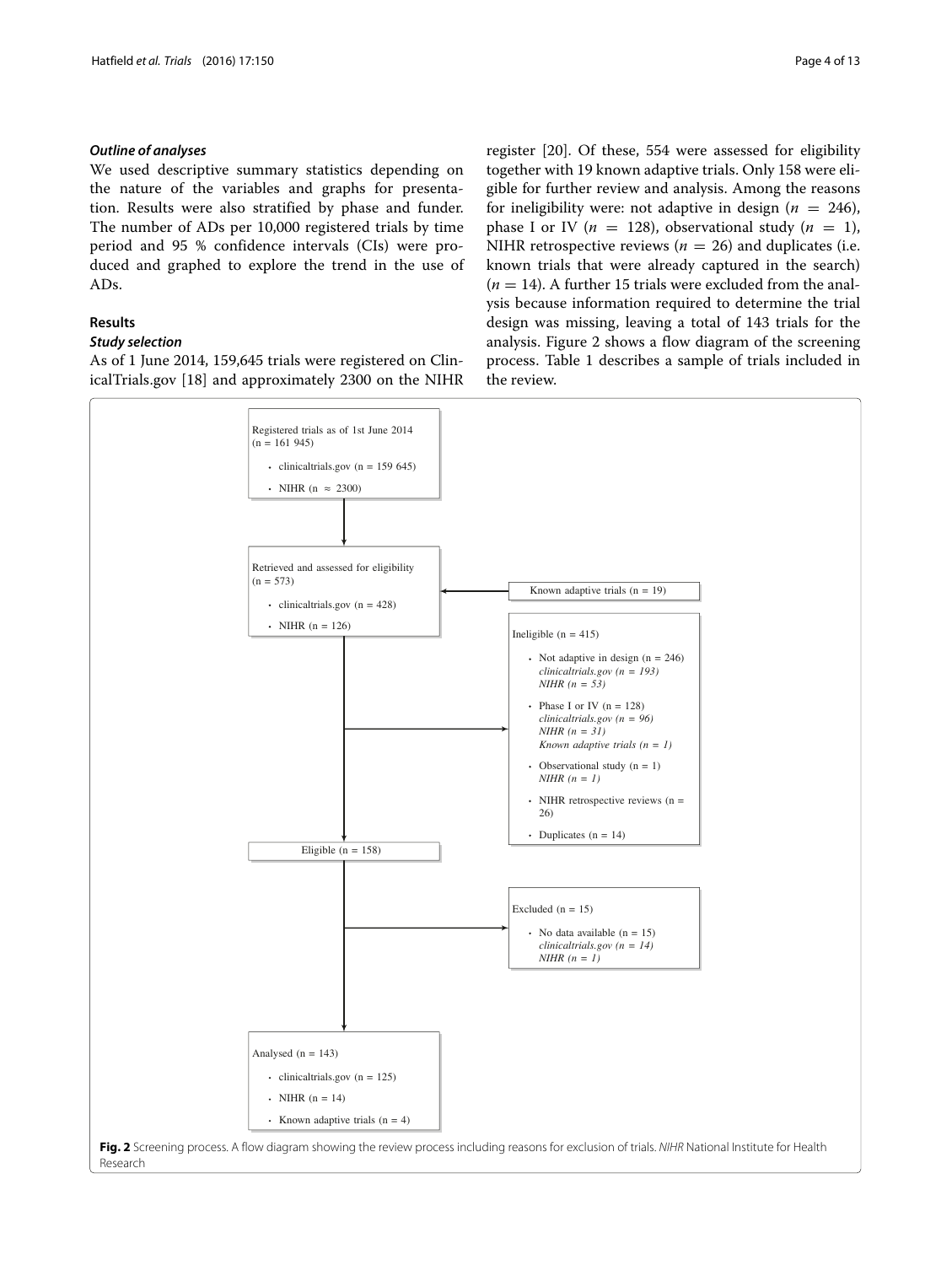<span id="page-4-0"></span>

| Trial registration number | Description                                                                                                                                                                                                                                                                                                                                                                                                                                                                                                                                                                                                                                                                                                                                                                   |
|---------------------------|-------------------------------------------------------------------------------------------------------------------------------------------------------------------------------------------------------------------------------------------------------------------------------------------------------------------------------------------------------------------------------------------------------------------------------------------------------------------------------------------------------------------------------------------------------------------------------------------------------------------------------------------------------------------------------------------------------------------------------------------------------------------------------|
| NCTO1230775               | This is a private-sector-funded two-stage confirmatory AD with sample size re-estimation (SSR) at the first<br>interim analysis applying the methodology proposed by Bauer and Kohne $[25]$ using P value combination<br>procedures. It is a double-blinded RCT investigating the efficacy and safety of a drug Anagrelide Retard in<br>patients with essential thrombocythaemia at certain defined risk criteria.                                                                                                                                                                                                                                                                                                                                                            |
| NCT01555710               | The MATISSE study is a private-sector-sponsored open-label RCT with an active comparator, adaptive<br>group sequential design (GSD) with SSR at the interim analysis evaluating the efficacy of palifosfamide-tris,<br>in combination with carboplatin and etoposide chemotherapy in chemotherapy naive patients with<br>extensive-stage small-cell lung cancer.                                                                                                                                                                                                                                                                                                                                                                                                              |
| NCT00268476               | The STAMPEDE study is a phase II/III RCT with a multi-arm multi-stage AD investigating five treatments in<br>combination with hormone therapy for patients with locally advanced or metastatic prostate cancer with<br>options to drop futile arms or add new investigation arms during the trial. The trial is predominantly funded<br>by the UK public sector. Sydes et al. [26, 27] describe the rationale and design aspects of the trial. James<br>et al. [28] present the first interim results with decisions to discontinue certain intervention arms.                                                                                                                                                                                                                |
| NCT01545232               | The PROPPR study is a GSD with SSR, funded by the public sector in the USA, investigating the effectiveness<br>and safety of transfusing patients with severe trauma and major bleeding using plasma, platelets and red<br>blood cells in a 1 : 1 : 1 ratio compared with a 1 : 1 : 2 ratio. Baraniuk et al. [29] provide the detailed rationale<br>and design of the trial. The two co-primary outcomes were separately monitored using a two-sided O'Brien<br>and Fleming [30] boundary with Lan and DeMets [31] alpha spending function based on numbers of events<br>for each of the two comparisons. SSR was performed prior to the first efficacy interim analysis. Holcomb<br>et al. [32] report the trial results in the Journal of the American Medical Association. |
| NCT01336530               | The PREVAIL study is a private-sector-funded randomised parallel-group double-blind placebo-controlled<br>therapeutic confirmatory multicentre trial with four intervention arms, inclusive of the comparator. The trial<br>is a Bayesian adaptive GSD with two interim analyses, possible SSR after the first or second interim analysis<br>and drop-the-loser approach (option to drop futile intervention arms). Holmes et al. [33] report the results<br>of the trial.                                                                                                                                                                                                                                                                                                    |
| NCT00497146               | The PRIMO study is a private-sector-funded trial evaluating the effects of a drug (paricalcitol) on cardiac<br>structure and function over 48 weeks in patients with stage 3/4 chronic kidney disease who had left<br>ventricular hypertrophy. The trial is an information-based GSD with SSR. Pritchett et al. [34] provide the<br>design details and rationale, and Thadhani et al. [35] present the findings.                                                                                                                                                                                                                                                                                                                                                              |
| <b>ISRCTN 06473203</b>    | The STAR study is a multi-stage operational seamless II/III RCT publicly funded by the NIHR Health<br>Technology Assessment. The trial investigates the effect of a novel drug-free-interval strategy compared to<br>the standard treatment strategy in the first-line treatment of advanced renal cell carcinoma [36].                                                                                                                                                                                                                                                                                                                                                                                                                                                       |
| ISRCTN90061564            | FOCUS4 is a MAMS seamless II/III design investigating multiple treatments in multiple population enriched<br>biomarkers in oncology. Kaplan et al. [37] provide a detailed description of the design, its rationale, statistical<br>properties and implementation tools.                                                                                                                                                                                                                                                                                                                                                                                                                                                                                                      |

#### *Study characteristics*

**Frequency and type of ADs** Figure [3](#page-5-0) provides a bar chart of the number of ADs per year whilst Fig. [4](#page-6-0) provides a clustered bar chart of the number of ADs per year by phase. Table [2](#page-6-1) shows the number of ADs per 10,000 registered trials by time period – years were grouped together due to the small number of ADs – together with a 95 % CI. This information is also represented on a forest plot in Fig. [5.](#page-7-0) On the face of it, it appears that the use of ADs has increased over time. However, as it has not been possible to record all ADs, these results should be taken with caution.

Figure [6](#page-8-0) shows a clustered bar chart of the frequency of ADs by phase and funder. This suggests that ADs are most commonly used in privately funded phase II trials. The ratio of private to publicly funded trials appear to be similar in phases II/III and III.

The type of adaptation undertaken varies according to phase for both types of funder:

• For phase II trials, GSD and dose selection (DS) designs are the most common types of adaptation.

- For phase II/III trials, GSD/seamless and DS/seamless are the most common types of adaptation.
- In phase III trials, GSD is the most common type of adaptation (Table [3\)](#page-8-1).

**Geographic location** Figure [7](#page-9-0) shows a bar chart of the number of ADs by geographical location. The majority of ADs were carried out in the US and Canada, whilst the number carried out in the UK was similar to the number carried out in the rest of Europe.

**Other study characteristics** Across all phases and funders, ADs are most commonly used in oncology trials. However, they can be used in a wide range of therapeutic areas (see Additional file [2\)](#page-11-21). For both sectors, the median sample size was larger for phase III trials as expected and the majority of trials investigated one comparator arm though there were several multi-arm trials (see Additional file [2\)](#page-11-21).

The main reason for early termination in those trials that terminated after enrolment was futility (Table [4\)](#page-9-1).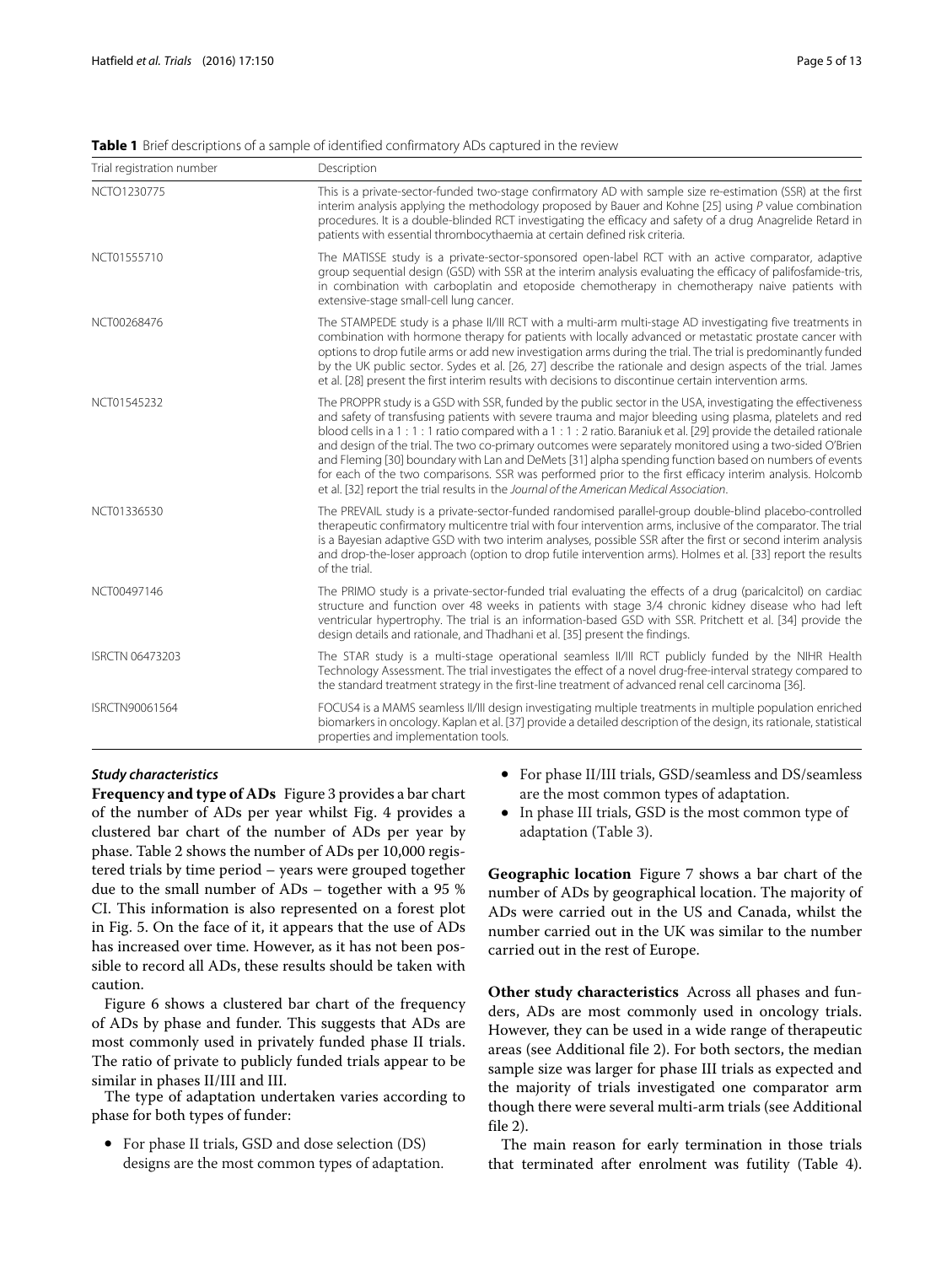

<span id="page-5-0"></span>The additional data collected for phase III trials showed that they were all superiority trials and the majority were parallel in design (one factorial design).

Some characteristics of the trials depend on the source of funding:

- For private funders, the most common type of primary outcome is continuous across all phases, whilst for publicly funded trials the outcome is phase dependent: continuous being the most common in phase II trials and binary in phases II/III and III.
- The most common stopping rule is efficacy/safety for privately funded trials across all phases. In comparison, for publicly funded trials, the most common stopping rule differs across phases: efficacy at phase II and efficacy/safety/futility at phases II/III and III.
- Privately funded trials are commonly international studies whilst publicly funded trials are most commonly national.

• The median duration of the primary outcome is greatest for phase II/III publicly funded trials and phase III privately funded trials.

Of the 76 trials that were either completed or terminated after recruitment (as of September 2014), 43 (56 %) had published their results (as of May 2015). Of these, 27 (63 %) had either published the results within 2 years of study completion, or published the interim analysis results before trial completion.

# *Quality control and efficiency of ClinicalTrials.gov in capturing ADs*

The search of MEDLINE suggests that a number of AD trials on ClinicalTrials.gov [\[18\]](#page-11-14) were missed by the search strategy. Of the 300 randomly selected trials from MED-LINE, 29 (10 %) satisfied the inclusion criteria, were adaptive in design and were registered on ClinicalTrials.gov [\[18\]](#page-11-14). Only one of these (3 %) was captured in the review. The remaining 28 (97 %) were either registered elsewhere or there was limited information as to whether or not the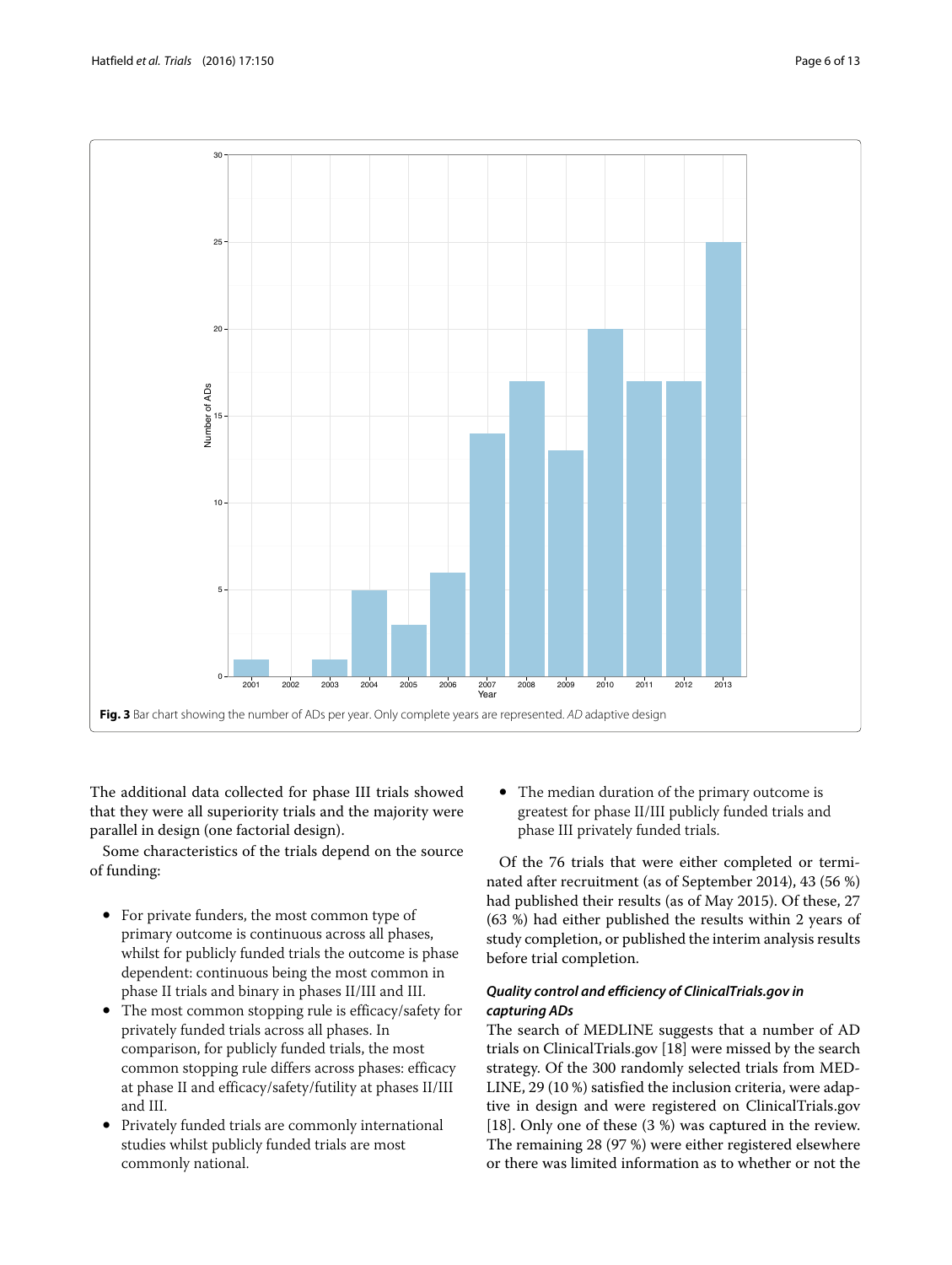

<span id="page-6-0"></span>trial was registered. Figure [8](#page-10-0) shows the screening process for the MEDLINE search and includes details on the types of AD found.

# **Discussion**

# *Main findings*

The results suggest that uptake of ADs is now gaining traction and increasing. The most popular type of AD in phase III trials is the GSD. This is most likely because it is well

**Table 2** Number of ADs (95 % CI) per 10,000 registered trials per time period

<span id="page-6-1"></span>

| Year                      | of ADs |        | Total number Total number of Number of ADs per 10,000<br>registered trials registered trials (95 % CI) |
|---------------------------|--------|--------|--------------------------------------------------------------------------------------------------------|
| $2001 - 2005$             | - 10   | 9502   | 11(4, 17)                                                                                              |
| 2006-2008                 | - 37   | 17,116 | 22 (15, 29)                                                                                            |
| 2009-2011                 | - 50   | 17,097 | 29(21, 37)                                                                                             |
| 2012-2013 <sup>a</sup> 46 |        | 11,037 | 38 (27, 50)                                                                                            |

AD adaptive design, CI confidence interval

aResults from 2014 excluded as this was only a partial year

established in the statistical literature and it is described by regulators as being well understood [\[12\]](#page-11-6). Trialists may, therefore, be more inclined to use designs that they know well.

Oncology appears to be the main therapeutic area where ADs are undertaken. This could be for a number of reasons. Oncology is an area where regulators and the research community may be receptive to adaptation and may be more willing to accept such a design. If there are limitations in current standard care for a type of cancer, the research community may need to know quickly if a new treatment is promising so patients can have access to it and cross over from standard care in the trial. Following on from the previous point, it may take a number of years to get a definitive answer based on survival and so the research community may be willing to make decisions on treatment based on interim results on endpoints such as disease-free survival until the definitive results come in.

Whilst oncology is the main therapeutic area in which ADs are conducted, there is diversity in the therapeutic area in which ADs can be undertaken (see Additional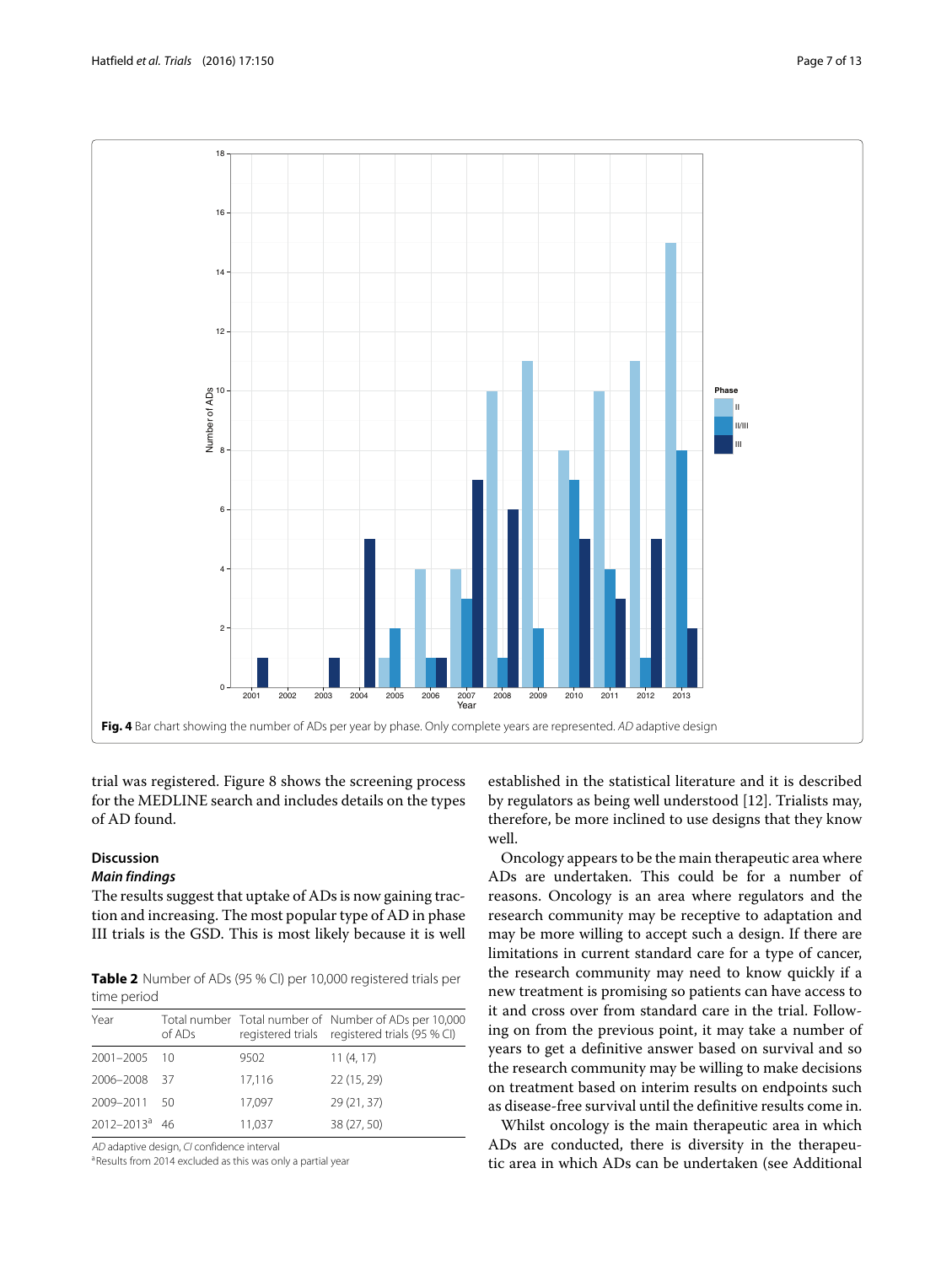

<span id="page-7-0"></span>file [2\)](#page-11-21). The underutilisation in some areas may be due to limited examples of the designs being applied, which both forms a deterrent and vicious circle. Counter to this, in oncology, there may be a virtuous circle of trialists having a number of case studies to which they can refer and so they can see practically how they can be implemented.

The majority of ADs are phase II trials, which reflects the literature and regulatory guidance regarding the wide scope of adaptation in early-phase trials due to the exploratory nature of the objectives [\[8,](#page-11-7) [13,](#page-11-8) [14\]](#page-11-9). Whilst phase II/III and phase III trials were evenly spread across funders, there was a much higher proportion of privately funded phase II trials than publicly funded. This is mainly due to the desire by the private sector to reduce drug development time and costs [\[8\]](#page-11-7). The private sector may also undertake more early-phase trials, as they often investigate unlicensed drug interventions, whereas the interventions studied by the public sector are more varied: licensed and unlicensed treatments as well as health technologies.

Another important finding is the reason for early termination of a trial, with futility being the main reason. Fewer trials stopped early for efficacy suggesting there is a reluctance amongst the involved parties (funders, trialists, and data monitoring and ethics committees) to stop early. This possibly could be due to concerns about the robustness of AD methods when stopping for efficacy. On the other hand, they may be willing to stop early for futility as it is good for both ethical and financial reasons. Also, the consequences of stopping early for futility could be perceived as less pronounced. It could mean a new treatment is no more effective than usual care so usual care remains as the standard treatment.

#### *Limitations*

The main data source ClinicalTrials.gov [\[18\]](#page-11-14) posed a few issues. Firstly, many of the search terms associated with adaptive methods were redundant in the register. We, therefore, may have missed some AD trials where the terminology associated with their methodology was not used. In addition, some trials were written retrospectively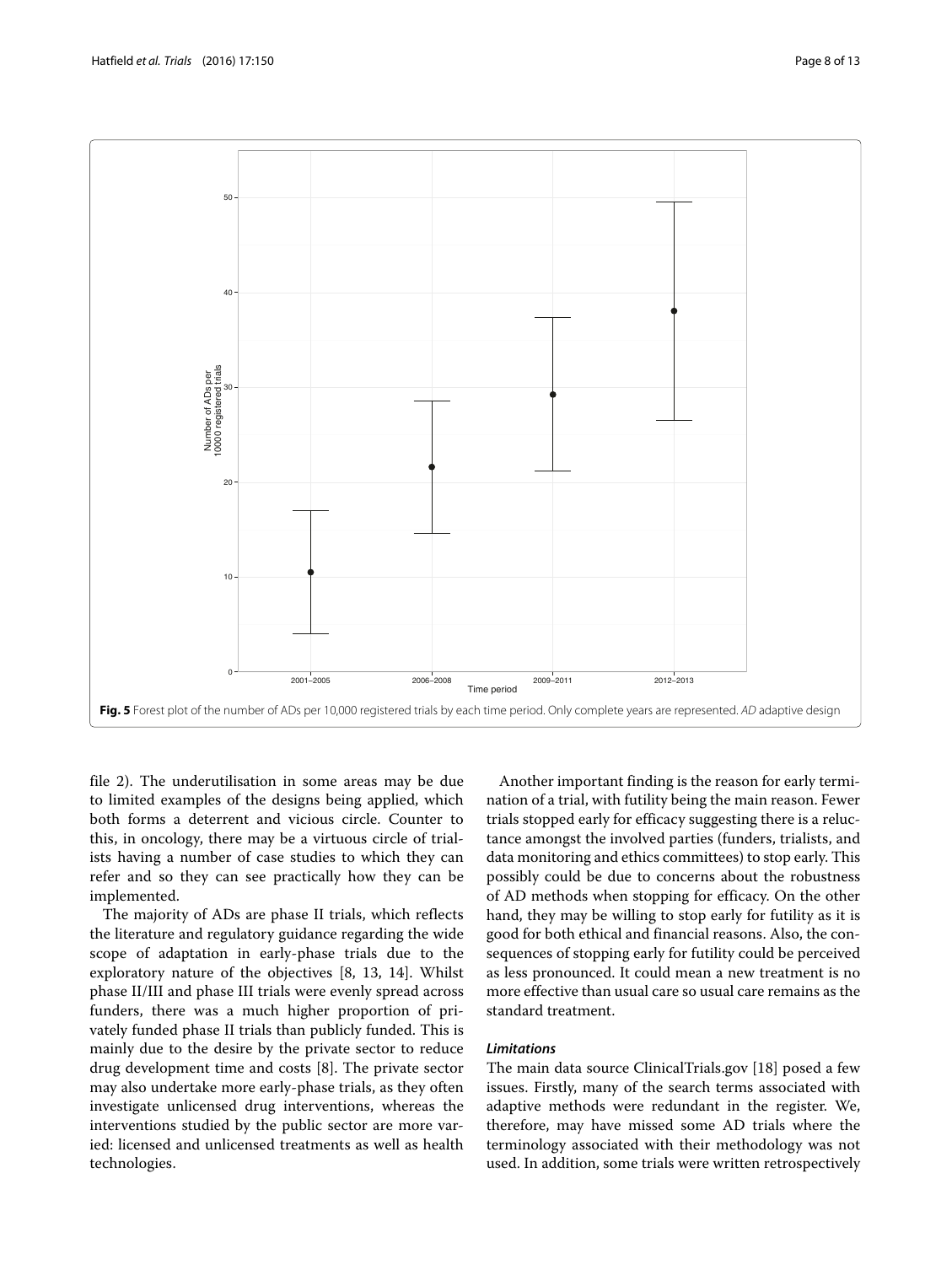

<span id="page-8-1"></span><span id="page-8-0"></span>

|  |  |  |  |  | Table 3 Type of adaptation stratified by phase and funder |
|--|--|--|--|--|-----------------------------------------------------------|
|--|--|--|--|--|-----------------------------------------------------------|

| Type of adaptation       | Phase II |          | Phase II/III |               | Phase III |                | All phases |  |
|--------------------------|----------|----------|--------------|---------------|-----------|----------------|------------|--|
|                          | Private  | Public   | Private      | Public        | Private   | Public         | Total      |  |
| GSD only                 | 10       | 6        | $\Omega$     | 2             | 10        | 10             | 38         |  |
| SSR only                 |          | $\Omega$ | ∩            | $\cap$        | 4         | $\mathfrak{D}$ | 7          |  |
| <b>DS</b>                | 25       | 3        | ∩            |               | $\Omega$  |                | 28         |  |
| Dose escalation (DE)     | 3        |          | 0            |               |           |                | 6          |  |
| Seamless                 | Λ        | O        | ζ            |               | $\cap$    |                |            |  |
| GSD and SSR              |          | 0        | ∩            |               | 2         |                | ζ          |  |
| GSD and DS               | 13       |          | 0            |               |           |                | 22         |  |
| GSD and DE               |          |          |              |               | $\Omega$  |                |            |  |
| GSD and seamless         |          | 0        | ੨            | 6             | $\Omega$  |                | 9          |  |
| SSR and DS               |          |          | $\Omega$     | $\Omega$      | 0         |                |            |  |
| Seamless and SSR         | Λ        | $\cap$   | 3            | $\mathcal{P}$ | $\cap$    |                | 5          |  |
| Seamless and DS          |          | $\Omega$ | 10           |               | $\Omega$  |                | 12         |  |
| Interim analysis         |          | $\Omega$ | $\Omega$     | $\cap$        | $\Omega$  |                |            |  |
| Interim analysis and SSR | $\cap$   | 0        |              |               |           |                |            |  |

DE dose escalation, DS dose selection, GSD group sequential design, SSR sample size re-estimation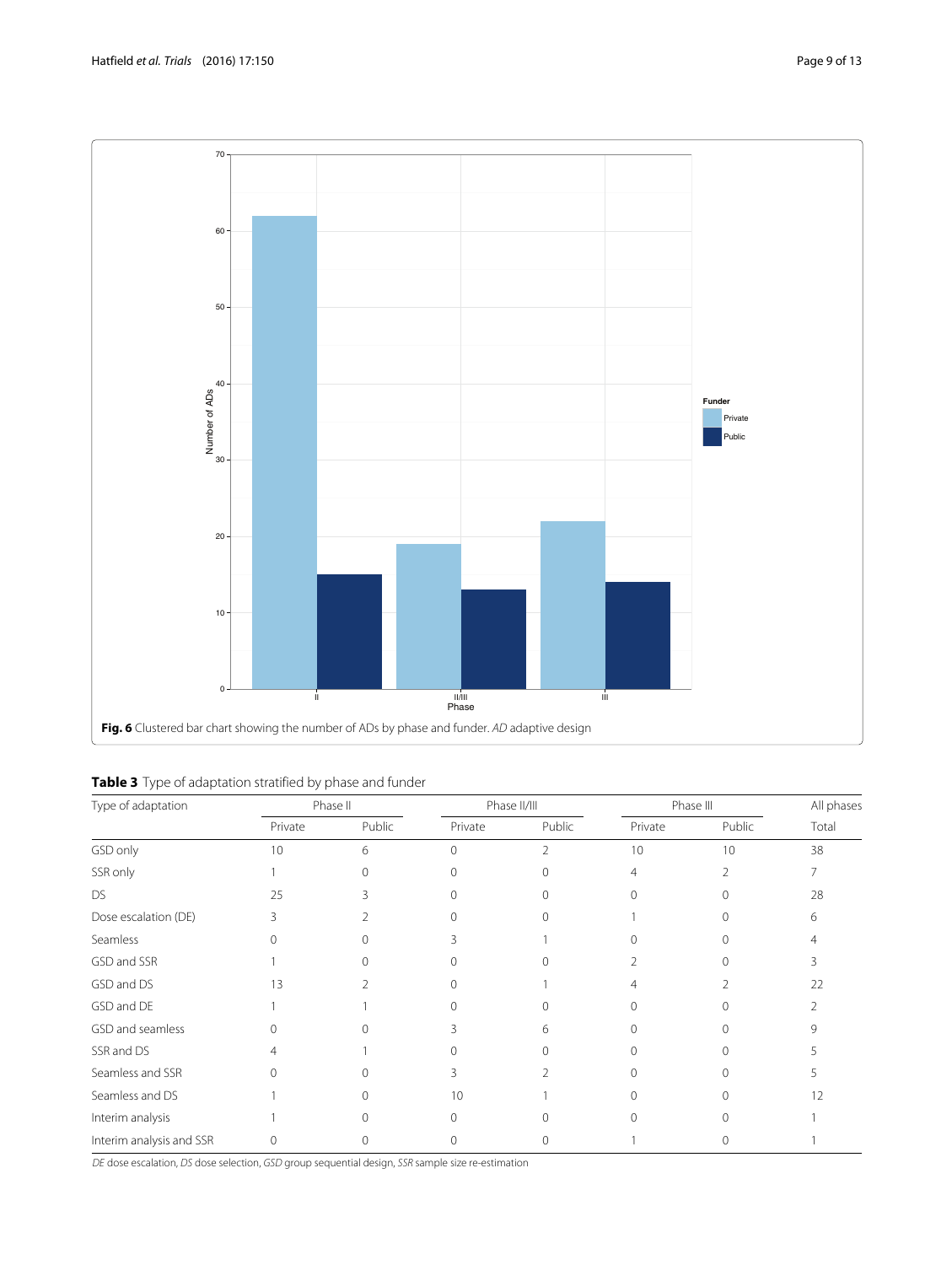

<span id="page-9-0"></span>into the register and did not state whether interim analysis, futility assessment using conditional power, or SSR were planned and carried out, which may have caused us not to identify some ADs. The search of MEDLINE also suggests that the search strategy did not capture all ADs, possibly due to the limited information available on ClinicalTrials.gov [\[18\]](#page-11-14). The register does not include sections

**Table 4** Reasons for early termination of a trial

<span id="page-9-1"></span>

| Reason           | Phase II |                | Phase II/III                  |   | Phase III |                  |
|------------------|----------|----------------|-------------------------------|---|-----------|------------------|
|                  | Private  |                | Public Private Public Private |   |           | Public           |
| Poor recruitment |          | ∩              |                               | Ω | ∩         |                  |
| Efficacy         | 0        | $\Omega$       | $^{()}$                       | 0 |           | $\left( \right)$ |
| Futility         | 3        | $\mathfrak{D}$ | 3                             | 0 | 4         |                  |
| Safety           | 0        | $\cap$         | ∩                             | Ω | ∩         |                  |
| Financial        |          | $\cap$         |                               | U | ∩         | ∩                |
| Other            | Ω        | $\cap$         | ∩                             | Ω |           | ∩                |
| All <sup>a</sup> | 5        |                | 5                             | Λ | 6         | 3                |

aOnly trials terminated after enrolment included

for trialists to provide further information regarding the nature and scope of any adaptation. For some of the terminated or completed trials, no contact details were available and so the data extraction could not be performed. Originally, it was intended to include MRC funded trials as supplementary material. However, it was not possible to find an up-to-date list of trials and so these could not be included in the review. The review highlights ADs that have been well reported and are readily available through ClinicalTrials.gov.

In regards to trial designs, it is not possible to differentiate between operational and inferential seamless designs, hence the reason seamless designs have been grouped into one category in the analysis. This may be due to confusion or a lack of knowledge of the difference between operational and inferential seamless designs. There were fewer SSRs and futility assessments through conditional power in the review than we expected, possibly because they are being misclassified or not viewed as an AD. It was also difficult to find the nature of the adaptation in phase II trials and to establish whether or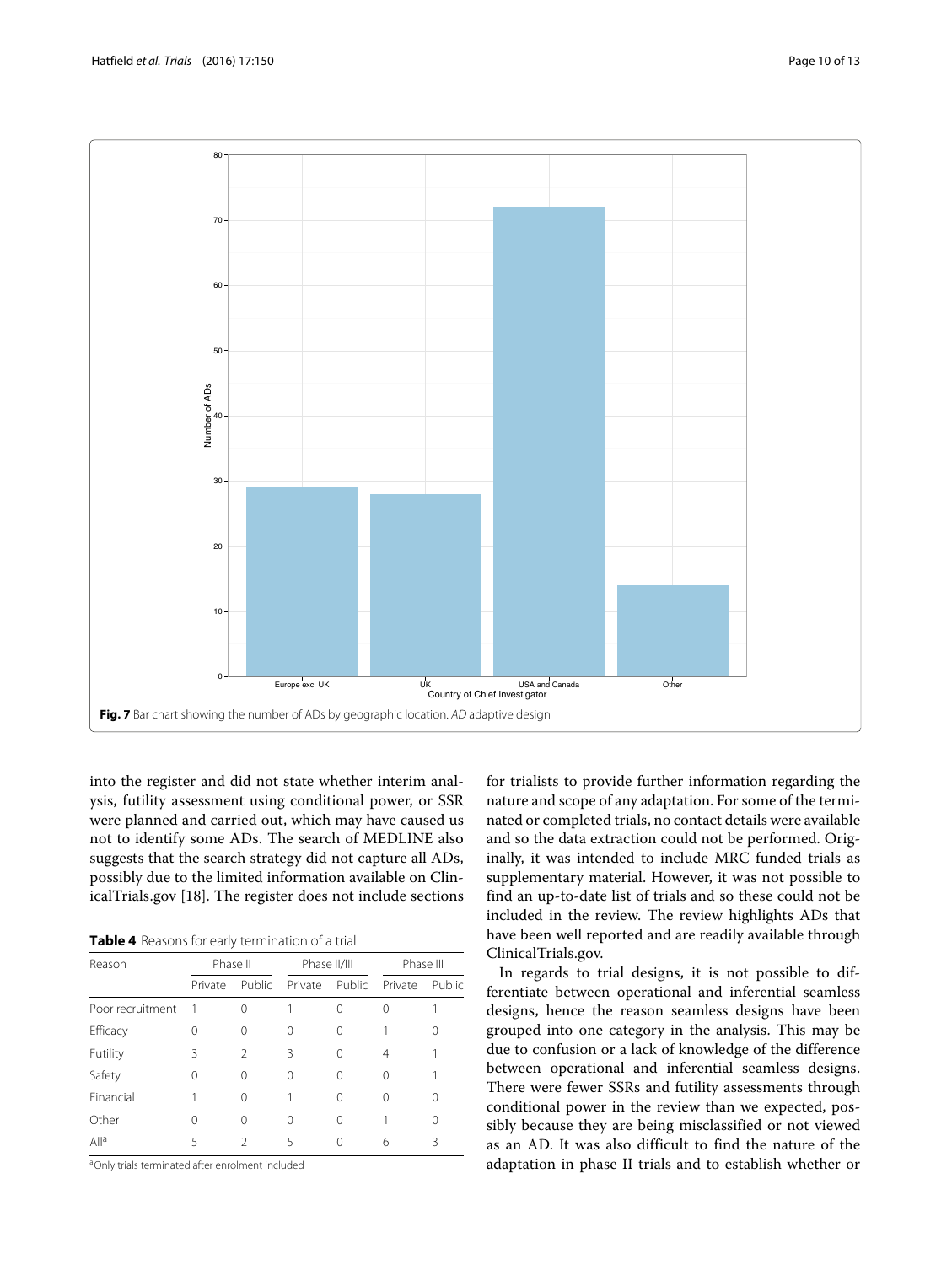

<span id="page-10-0"></span>not DS/dose escalation (DE) trials were truly adaptive in design.

Another limitation of the review is that the data sources used favour publicly funded trials. Whilst we could have extended our sources to include pharmaceutical company websites, we did not think it feasible [\[14\]](#page-11-9) and it may bias results to companies with better websites.

Recently, an arm of the Food and Drug Administration reviewed submission protocols and found 136 phase II or III ADs [\[23\]](#page-11-22), highlighting underestimation of our review though the ClinicalTrials.gov [\[18\]](#page-11-14) register. However, one point of reassurance is that based on our review, the frequency of certain types of AD, such as GSDs and SSRs, is consistent with this regulator review.

Finally, chief investigators were only contacted once and given a deadline of 4 weeks to reply to reduce missing data. Email reminders could have been sent to reduce missing data further.

Given the limitations, we do not feel that the results are invalidated as the objectives were to investigate the types of AD trials being undertaken and in which therapeutic areas. We feel we have achieved this even though the number of trials is unreported.

#### *Implications and recommendations*

The proportion of completed trials that were published and could be used as case studies is low at only 56 %. Whilst this is not unique to ADs, it is critical to have case studies of such complex trials to provide trialists with the information needed to choose an appropriate AD and to demystify the fear that ADs are a no-go area. Though we have not managed to extract an exhaustive list of ADs, a list of those captured in the review is provided (see Additional file [3\)](#page-11-23) for trialists to use as practical case studies. We recommend publishing after completion of a trial to expand the list of trials available as case studies.

The inability to capture all ADs on ClinicalTrials.gov [\[18\]](#page-11-14) using the search terms has highlighted that it is suboptimal for the registration of ADs. Since it can take several years from a trial starting to publishing results, adequate reporting of ADs in clinical trial registers gives other trialists the opportunity to see how ADs are currently being used and perhaps alleviate some of the barriers associated with ADs (for example, that funders and regulators are against the use of ADs). One of the issues with ADs is that their point estimates and CIs based on traditional analysis for fixed designs are biased. An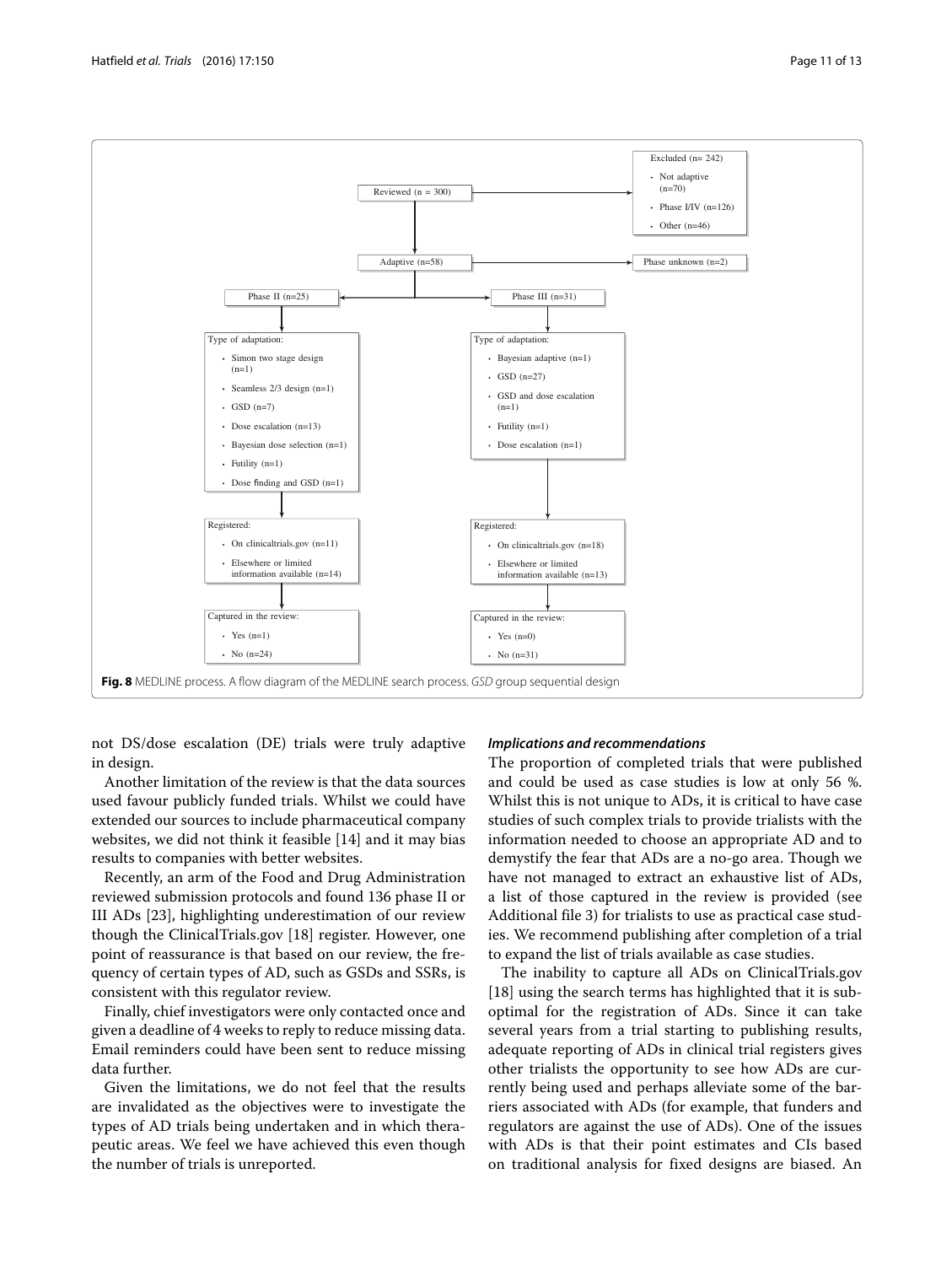important part of clinical research is to undertake systematic reviews of the evidence and to do so it is important to know which studies are adaptive and which are not. We recommend that clinical trial registers should contain sections dedicated to the type of AD and scope of the adaptation, including stopping rules, if this is a feature of the design. We also suggest that the title of the trial, or the brief summary or design sections, should contain the words 'adaptive design' so that it can be easily retrieved in a search. A modification to the CONSORT statement could help with the improvement of the reporting of AD trials [\[24\]](#page-11-24).

#### **Conclusions**

The use of ADs appears to be increasing, though we have not been able to capture all ADs in the review. There may be disease areas in which ADs are being underutilised and types of AD not being implemented when they would be appropriate.

# **Additional files**

<span id="page-11-17"></span>**[Additional file 1:](http://dx.doi.org/10.1186/s13063-016-1273-9)** Search terms. PDF with a table of the final selection of search terms used in the review. (PDF 6.19 kb)

<span id="page-11-21"></span>**[Additional file 2:](http://dx.doi.org/10.1186/s13063-016-1273-9)** Table of summary statistics. PDF containing a table of summary statistics by phase and funder type. Counts and percentages are presented for categorical variables whilst medians and interquartile ranges are presented for continuous variables. (PDF 19.5 kb)

<span id="page-11-23"></span>**[Additional file 3:](http://dx.doi.org/10.1186/s13063-016-1273-9)** Case studies. XLSX file containing a list of the trials used in the review. Trial number, title and URL are provided. (XLSX 35.2 kb)

#### **Abbreviations**

AD: adaptive design; CI: confidence interval; DE: dose escalation; DS: dose selection; GSD: group sequential design; MRC: Medical Research Council; NIHR: National Institute for Health Research; RCT: randomised controlled trial; SSR: sample size re-estimation; WHO: World Health Organization.

#### **Competing interests**

The authors declare that they have no competing interests.

#### **Authors' contributions**

MD provided the inception of the research idea and drafted the protocol. MD, LF and AA conducted the feasibility study. IH, AA, MD and LF contributed to the data collection and analysis. MD, LF and AA performed the quality control. AA and MD wrote the first draft of the manuscript. SJ reviewed and contributed to the writing of the paper and provided support as required. All authors revised the manuscript and approved the final version.

#### **Acknowledgements**

This report is independent research arising from grants: Research Methods Fellowship (RMFI-2013-04-011 Goodacre) and Doctoral Research Fellowship (DRF-2012-05-182), which are funded by the NIHR and fully support LF and IH, and MD, respectively. SJ and AA are funded by the University of Sheffield.

#### **Disclaimer**

The views expressed in this publication are those of the authors and not necessarily those of the NHS, the National Institute for Health Research, the Department of Health or the University of Sheffield.

#### **Author details**

<sup>1</sup> School of Mathematics & Statistics, Newcastle University, Herschel Building, NE1 7RU Newcastle upon Tyne, UK. <sup>2</sup> ScHARR, University of Sheffield, 30 Regent Street, S1 4DA Sheffield, UK.<sup>3</sup> MRC Biostatistics Unit, Cambridge Institute of

Public Health, Forvie Site, Robinson Way, Cambridge Biomedical Campus, CB2 0SR Cambridge, UK.

#### Received: 4 June 2015 Accepted: 2 March 2016 Published online: 19 March 2016

#### **References**

- <span id="page-11-0"></span>1. Millard WB. The gold standard's flexible alloy: adaptive designs on the advance. Ann Emerg Med. 2012;60(2):22–7.
- <span id="page-11-1"></span>2. Bauer P, Einfalt J. Application of adaptive designs – a review. Biom J. 2006;48(4):493–506.
- 3. Coffey CS, Kairalla JA. Adaptive clinical trials. Drugs R&D. 2008;9(4):229–42.
- <span id="page-11-11"></span>Coffey CS, Levin B, Clark C, Timmerman C, Wittes J, Gilbert P, et al. Overview, hurdles, and future work in adaptive designs: perspectives from a National Institutes of Health-funded workshop. Clin Trials. 2012;9(6):671–80.
- <span id="page-11-2"></span>5. Kairalla JA, Coffey CS, Thomann MA, Muller KE. Adaptive trial designs: a review of barriers and opportunities. Trials. 2012;13(1):145.
- <span id="page-11-4"></span>6. Gallo P, Anderson K, Chuang-Stein C, Dragalin V, Gaydos B, Krams M, et al. Viewpoints on the FDA draft adaptive designs guidance from the PhRMA working group. J Biopharm Stat. 2010;20(6):1115–24.
- 7. Gaydos B, Anderson KM, Berry D, Burnham N, Chuang-Stein C, Dudinak J, et al. Good practices for adaptive clinical trials in pharmaceutical product development. Ther Innov Regul Sci. 2009;43(5):539–56.
- <span id="page-11-7"></span>8. Quinlan J, Gaydos B, Maca J, Krams M. Barriers and opportunities for implementation of adaptive designs in pharmaceutical product development. Clin Trials. 2010;7(2):167–73.
- <span id="page-11-3"></span>9. Quinlan JA, Krams M. Implementing adaptive designs: logistical and operational considerations. Drug Inf J. 2006;40(4):437–44.
- <span id="page-11-5"></span>10. Chuang-Stein C, Beltangady M. FDA draft guidance on adaptive design clinical trials: Pfizer's perspective. J Biopharm Stat. 2010;20(6):1143–9.
- 11. Cook T, DeMets DL. Review of draft FDA adaptive design guidance. J Biopharm Stat. 2010;20(6):1132–42.
- <span id="page-11-6"></span>12. FDA Draft Guidance. Adaptive design clinical trials for drugs and biologics. Biotechnol Law Rep. 2010;29(2):173.
- <span id="page-11-8"></span>13. Elsäßer A, Regnstrom J, Vetter T, Koenig F, Hemmings RJ, Greco M, et al. Adaptive clinical trial designs for European marketing authorization: a survey of scientific advice letters from the European Medicines Agency. Trials. 2014;15(1):383.
- <span id="page-11-9"></span>14. Morgan CC, Huyck S, Jenkins M, Chen L, Bedding A, Coffey CS, et al. Adaptive design: results of 2012 survey on perception and use. Ther Innov Regul Sci. 2014;48(4):473–81.
- <span id="page-11-10"></span>15. Berry DA. Adaptive clinical trials: the promise and the caution. J Clin Oncol. 2011;29(6):606–9.
- <span id="page-11-12"></span>16. Jaki T. Uptake of novel statistical methods for early-phase clinical studies in the UK public sector. Clin Trials. 2013;10(2):344–6.
- <span id="page-11-13"></span>17. Dimairo M, Boote J, Julious SA, Nicholl JP, Todd S. Missing steps in a staircase: a qualitative study of the perspectives of key stakeholders on the use of adaptive designs in confirmatory trials. Trials. 2015;16(1):430.
- <span id="page-11-14"></span>18. ClinicalTrials.gov: a service of the US National Institutes of Health. [https://](https://clinicaltrials.gov/) [clinicaltrials.gov/.](https://clinicaltrials.gov/) Accessed May 2015.
- <span id="page-11-15"></span>19. World Health Organization. International clinical trials registry platform search portal. [http://apps.who.int/trialsearch/.](http://apps.who.int/trialsearch/) Accessed May 2014.
- <span id="page-11-16"></span>20. NIHR evaluation, trials and studies project portfolio. [http://www.nets.nihr.](http://www.nets.nihr.ac.uk/projects?collection=netscc&meta_P_sand=Project) [ac.uk/projects?collection=netscc&meta\\_P\\_sand=Project.](http://www.nets.nihr.ac.uk/projects?collection=netscc&meta_P_sand=Project) Accessed May 2015.
- <span id="page-11-18"></span>21. Chow SC, Chang M. Adaptive design methods in clinical trials. Boca Raton: CRC Press; 2011.
- <span id="page-11-19"></span>22. Hopewell S, Loudon K, Clarke MJ, Oxman AD, Dickersin K. Publication bias in clinical trials due to statistical significance or direction of trial results. The Cochrane Library. 2009.
- <span id="page-11-22"></span>23. Lin M, Lee S, Zhen B, Scott J, Horne A, Solomon G, et al. CBER's experience with adaptive design clinical trials. Ther Innov Regul Sci. 2016;50(2):195–203.
- <span id="page-11-24"></span>24. Stevely A, Dimairo M, Todd S, Julious SA, Nicholl J, Hind D, et al. An investigation of the shortcomings of the CONSORT 2010 statement for the reporting of group sequential randomised controlled trials: a methodological systematic review. PloS ONE. 2015;10(11):0141104.
- <span id="page-11-20"></span>25. Bauer P, Kohne K. Evaluation of experiments with adaptive interim analyses. Biometrics. 1994;50(4):1029–41.